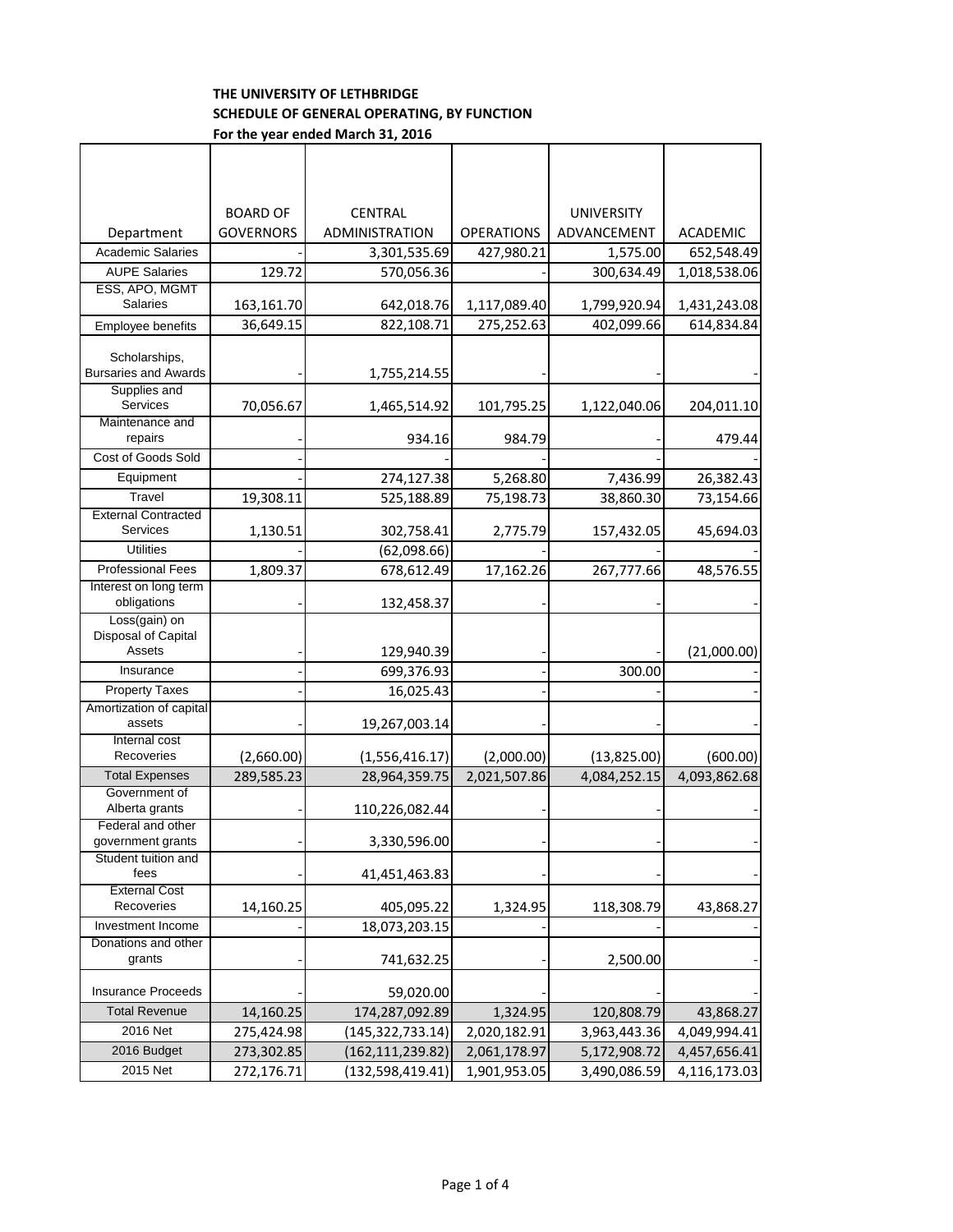|                                                | <b>INTERNATIONAL</b> | <b>FACULTY OF ARTS</b> | <b>FACULTY OF</b> | <b>FACULTY OF</b> | <b>FACULTY OF</b> |
|------------------------------------------------|----------------------|------------------------|-------------------|-------------------|-------------------|
| Department                                     | <b>CENTRE</b>        | <b>AND SCIENCE</b>     | <b>EDUCATION</b>  | MANAGEMENT        | <b>FINE ARTS</b>  |
| <b>Academic Salaries</b>                       | 1,225.00             | 27,299,840.96          | 5,276,205.59      | 7,721,998.01      | 6,497,410.99      |
| <b>AUPE Salaries</b>                           | 187,705.80           | 1,491,748.13           | 915,097.55        | 1,110,285.85      | 1,391,223.81      |
| ESS, APO, MGMT                                 |                      |                        |                   |                   |                   |
| <b>Salaries</b>                                | 679,870.45           | 798,727.31             | 413,777.49        | 268,493.14        | 399,580.20        |
| Employee benefits                              | 195,291.94           | 5,458,133.30           | 1,176,341.77      | 1,595,980.88      | 1,517,924.65      |
| Scholarships,<br><b>Bursaries and Awards</b>   | 4,000.00             | 8,953.20               | 35,953.95         | 90,400.00         | 49,333.40         |
| Supplies and<br>Services                       | 84,479.41            | 892,725.44             | 236,025.32        | 339,117.37        | 516,254.67        |
| Maintenance and<br>repairs                     | 86.01                | 25,007.91              |                   |                   | 12,381.70         |
| Cost of Goods Sold                             |                      |                        |                   |                   |                   |
| Equipment                                      | 6,061.90             | 129,080.22             | 103,225.15        | (81, 337.98)      | 486,774.66        |
| Travel                                         | 99,402.30            | 251,044.64             | 328,258.44        | 155,500.15        | 97,781.91         |
| <b>External Contracted</b><br><b>Services</b>  | 323,561.66           | 67,818.60              | 351,519.92        | 107,028.65        | 108,681.65        |
| <b>Utilities</b>                               |                      | 8,228.79               |                   |                   |                   |
| <b>Professional Fees</b>                       |                      | 1,448.51               |                   |                   | 10,502.28         |
| Interest on long term<br>obligations           |                      |                        |                   |                   |                   |
| Loss(gain) on<br>Disposal of Capital<br>Assets |                      | (15.00)                |                   |                   |                   |
| Insurance                                      | 2,011.00             | 201.82                 |                   | 247.80            |                   |
| <b>Property Taxes</b>                          |                      |                        |                   |                   |                   |
| Amortization of capital                        |                      |                        |                   |                   |                   |
| assets<br>Internal cost                        |                      |                        |                   |                   |                   |
| Recoveries                                     | (6,479.00)           | (99,045.84)            | (1,000.00)        | (812.91)          | (80,032.70)       |
| <b>Total Expenses</b>                          | 1,577,216.47         | 36,333,897.99          | 8,835,405.18      | 11,306,900.96     | 11,007,817.22     |
| Government of<br>Alberta grants                |                      |                        |                   |                   |                   |
| Federal and other                              |                      |                        |                   |                   |                   |
| government grants                              |                      | 29,631.00              |                   |                   |                   |
| Student tuition and<br>fees                    | 566,133.29           | 5,627.68               | 247,047.52        |                   | 654,548.74        |
| <b>External Cost</b><br>Recoveries             | 567,599.61           | 286,804.87             | 10,738.58         | 61,343.56         | 240,942.27        |
| Investment Income                              |                      |                        |                   |                   |                   |
| Donations and other                            |                      |                        |                   |                   |                   |
| grants                                         | 50.00                | 3,100.00               | 413.00            |                   | 6,223.50          |
| <b>Insurance Proceeds</b>                      |                      |                        |                   |                   |                   |
| <b>Total Revenue</b>                           | 1,133,782.90         | 325,163.55             | 258,199.10        | 61,343.56         | 901,714.51        |
| 2016 Net                                       | 443,433.57           | 36,008,734.44          | 8,577,206.08      | 11,245,557.40     | 10,106,102.71     |
| 2016 Budget                                    | 1,011,858.59         | 39,285,436.16          | 9,317,570.29      | 11,544,632.95     | 11,062,003.45     |
| 2015 Net                                       | 407,003.69           | 34,769,464.24          | 8,750,425.49      | 11,679,377.86     | 9,888,844.63      |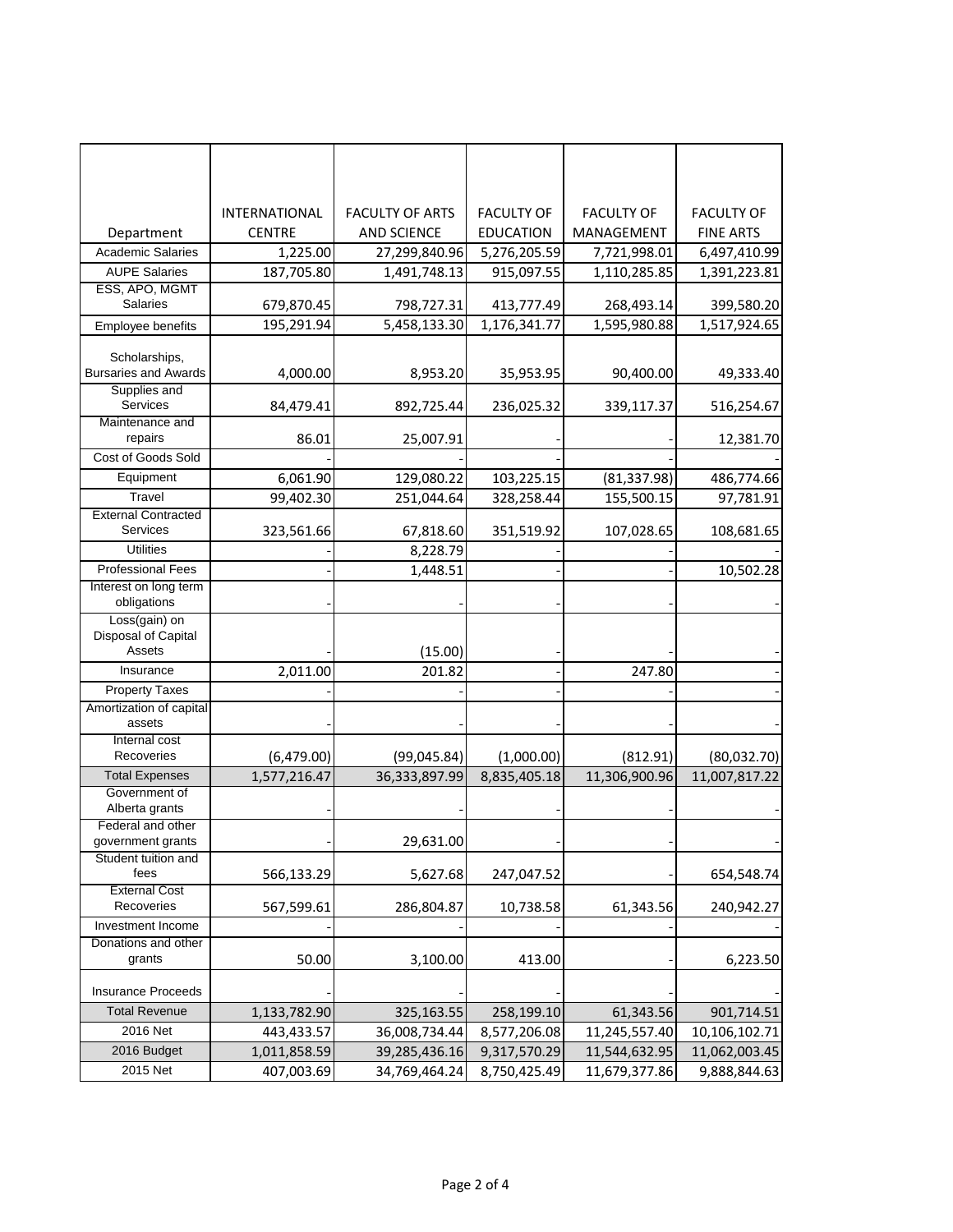|                                          | <b>FACULTY OF</b> | SCHOOL OF       |              | STUDENT SERVICES,    | <b>RESEARCH AND</b> |                  |
|------------------------------------------|-------------------|-----------------|--------------|----------------------|---------------------|------------------|
|                                          | <b>HEALTH</b>     | <b>GRADUATE</b> |              | <b>REGISTRAR AND</b> | <b>INNOVATION</b>   | <b>HUMAN</b>     |
| Department                               | <b>SCIENCES</b>   | <b>STUDIES</b>  | LIBRARY      | <b>ENROLMENT</b>     | <b>SERVICES</b>     | <b>RESOURCES</b> |
| <b>Academic Salaries</b>                 | 4,528,611.33      | 1,900,226.49    | 1,527,358.01 | 253,315.97           | 426,931.73          | 1,013.46         |
| <b>AUPE Salaries</b>                     | 363,596.89        | 131,215.27      | 1,546,218.63 | 2,538,665.86         | 401,110.97          | 211,534.07       |
| ESS, APO, MGMT                           |                   |                 |              |                      |                     |                  |
| <b>Salaries</b>                          | 168,935.25        | 177,544.70      | 478,272.56   | 3,057,289.95         | 714,882.58          | 1,796,012.45     |
| Employee benefits                        | 983,733.39        | 215,877.99      | 629,560.34   | 1,238,392.24         | 288,294.24          | 432,009.40       |
| Scholarships,                            |                   |                 |              |                      |                     |                  |
| <b>Bursaries and Awards</b>              |                   | 1,458,789.48    |              |                      |                     |                  |
| Supplies and                             |                   |                 |              |                      |                     |                  |
| Services<br>Maintenance and              | 173,373.24        | 39,660.83       | 1,845,825.97 | 459,702.94           | 204,297.45          | 155,094.88       |
| repairs                                  |                   |                 |              | 10,035.47            | 284.62              | 573.31           |
| Cost of Goods Sold                       |                   |                 |              |                      |                     |                  |
| Equipment                                | 51,036.57         |                 | 3,101.04     | 30,565.52            | 16,341.83           | 26,770.77        |
| Travel                                   | 95,069.93         | 32,427.79       | 20,945.91    | 90,130.56            | 94,566.25           | 13,726.38        |
| <b>External Contracted</b>               |                   |                 |              |                      |                     |                  |
| Services                                 | 74,191.35         | 505.26          | 131,353.51   | 249,088.44           | 32,374.19           | 82,483.01        |
| <b>Utilities</b>                         |                   |                 |              |                      |                     |                  |
| <b>Professional Fees</b>                 |                   |                 |              |                      | 6,371.80            | 361,649.16       |
| Interest on long term                    |                   |                 |              |                      |                     |                  |
| obligations                              |                   |                 |              |                      |                     |                  |
| Loss(gain) on<br>Disposal of Capital     |                   |                 |              |                      |                     |                  |
| Assets                                   | (679.88)          |                 |              | (7,500.00)           |                     |                  |
| Insurance                                | 107.00            | 57.98           |              | 164.27               | 34.43               |                  |
| <b>Property Taxes</b>                    |                   |                 |              |                      |                     |                  |
| Amortization of capital                  |                   |                 |              |                      |                     |                  |
| assets                                   |                   |                 |              |                      |                     |                  |
| Internal cost                            |                   |                 |              |                      |                     |                  |
| Recoveries                               | (950.00)          | (500.00)        | (546.59)     | (5,053.00)           | (112, 473.87)       | (294.47)         |
| <b>Total Expenses</b>                    | 6,437,025.07      | 3,955,805.79    | 6,182,089.38 | 7,914,798.22         | 2,073,016.22        | 3,080,572.42     |
| Government of<br>Alberta grants          |                   |                 |              | 150,563.00           |                     |                  |
| Federal and other<br>government grants   |                   |                 |              |                      |                     |                  |
| Student tuition and                      |                   |                 | 2,076.00     |                      |                     |                  |
| fees                                     | 3,374.00          |                 |              |                      |                     |                  |
| <b>External Cost</b>                     |                   |                 |              |                      |                     |                  |
| Recoveries                               | 92,023.69         |                 | 26,988.85    | 104,545.19           | 428.65              | 591,911.55       |
| Investment Income<br>Donations and other |                   |                 |              |                      |                     |                  |
| grants                                   | 100.00            |                 |              |                      |                     |                  |
| <b>Insurance Proceeds</b>                |                   |                 |              |                      |                     |                  |
| <b>Total Revenue</b>                     | 95,497.69         |                 | 29,064.85    | 255,108.19           | 428.65              | 591,911.55       |
| 2016 Net                                 | 6,341,527.38      | 3,955,805.79    | 6,153,024.53 | 7,659,690.03         | 2,072,587.57        | 2,488,660.87     |
| 2016 Budget                              | 7,907,927.32      | 4,716,725.07    | 7,482,199.58 | 9,625,033.37         | 4,260,595.30        | 2,878,261.98     |
| 2015 Net                                 | 6,447,208.83      | 4,301,586.80    | 5,533,513.31 | 8,088,444.98         | 2,251,660.07        | 2,514,732.39     |
|                                          |                   |                 |              |                      |                     |                  |